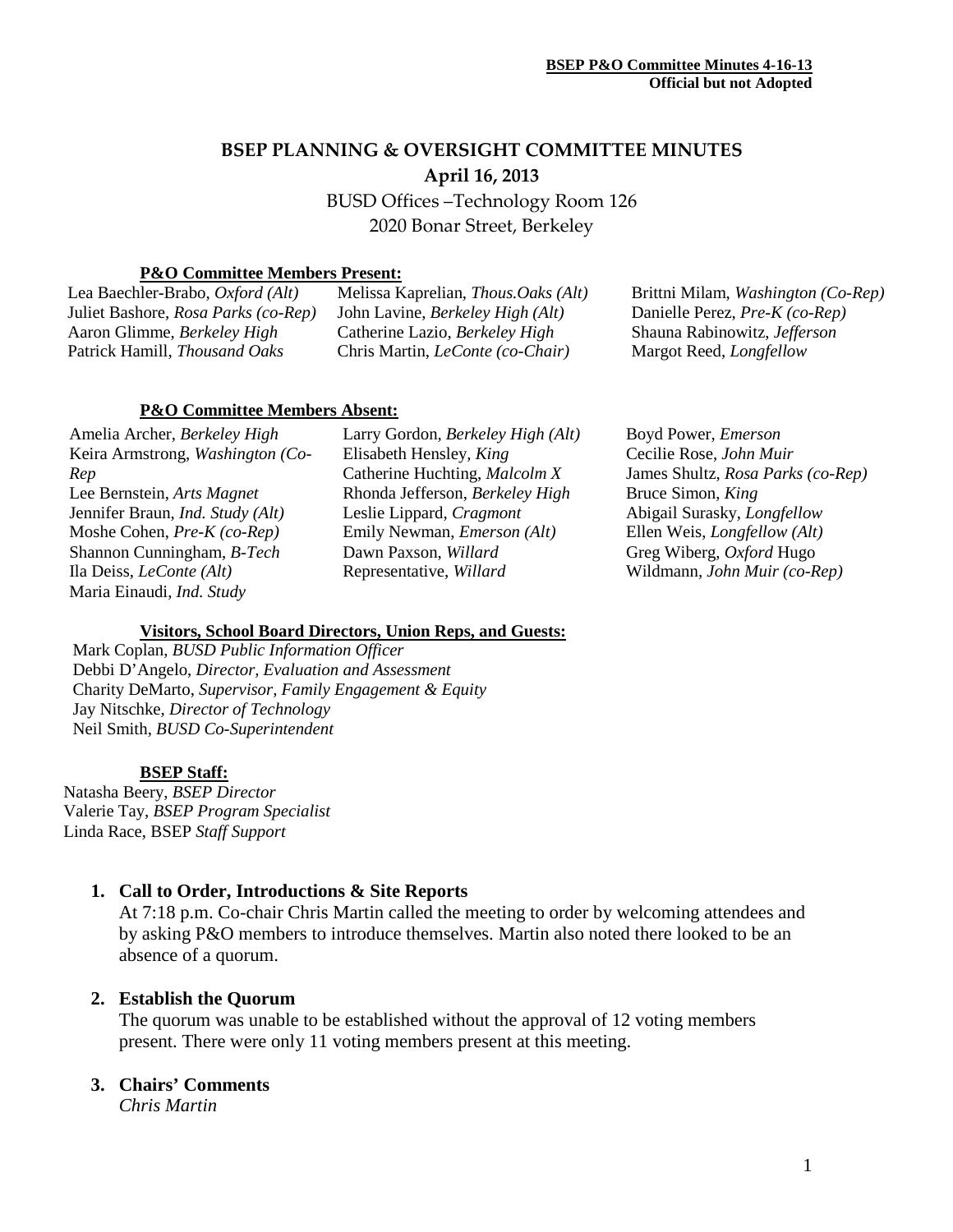Martin stated that at the preceding P&O Meeting there had been questions about the changes in sources of funding in the Parent Outreach budget, as well as a request to make some of that money accessible for secondary schools and for the elementary schools that are not involved in the Parent Liaision pilot.

Martin felt that the Board presentation on the BSEP budget went well.

#### **4. BSEP Director's Comments**

#### *Natasha Beery, BSEP Director*

Beery stated that the board presentation on BSEP went well and that Juliet Bashore, committee member, gave the P&O Statement to the Board on behalf of the P&O Committee. Co-Chair Chris Martin and committee member Danielle Perez both attended the meeting. Bashore gave an appreciation of Beery and her presentation to the Board. Mark Coplan, BUSD Public Information Officer, mentioned that the Board meeting could be seen on Vimeo.com (See instructions at the BUSD website, Board Meeting Information– http://www.berkeleyschools.net/school-board/board-meeting-information/).

At the board presentation, Co-Superintendent Javetta Cleveland talked about the current BSEP Measure and areas of concern, primarily the sustainability of resources such as CSR, Music/VAPA, and school site discretionary funds. Beery and Jay Nitschke spoke to preparation for the next measure. There was some discussion at the meeting about the split roll tax issue and its possible impacts. Beery stated that she had calculated the difference would be about \$2.5 million if the commercial tax rate were lowered to the residential rate. There was a discussion on the split roll tax and parcel taxes, as well as commercial and residential property. Martin said that Liz Karam could provide the data on square footages of commercial and residential properties in Berkeley.

Beery added that the Board used the same language as P&O's statement, about the importance of the new superintendent being someone who has a familiarity with community processes such as that required for a new parcel tax. The Board also mentioned the importance the planning for the next process as an iterative process: a conversation with staff, P&O, advocates and voters about what people will support, what is best practice, how the measure would work. Beery, and Judy Appel, Board of Education Member, were designated as the people to start working on that. Beery anticipates starting that in the spring.

There is a possibility of another BSEP workshop for the Board in November, depending on what the new superintendent's agenda might be.

The school board director applications closed yesterday and 10 people applied. The list will be available in the Superintendents' office on April  $18<sup>th</sup>$ .

#### **5. Public Comment**

Mark Coplan, BUSD Public Information Officer brought to the committee's attention the Bike Rally/Festival on April  $20<sup>th</sup>$ . There will be a bike swap to upgrade bike sizes, free bikes, and free bike maintenance on any donated bike. [\(http://bit.ly/BikesInBerkeleyFCW,](http://bit.ly/BikesInBerkeleyFCW) [http://www.berkeleyside.com/BerkeleysideCalendar/events/index.php?com=detail&eID=10](http://www.berkeleyside.com/BerkeleysideCalendar/events/index.php?com=detail&eID=10182) [182\)](http://www.berkeleyside.com/BerkeleysideCalendar/events/index.php?com=detail&eID=10182)

#### **6. Recommendations for BSEP Funds in FY 2013-14:**

Professional Development: *Neil Smith, BUSD Co-Superintendent and* Program Evaluation*: Debbi D'Angelo, Director of Evaluation and Assessment* **Professional Development Budget Presentation**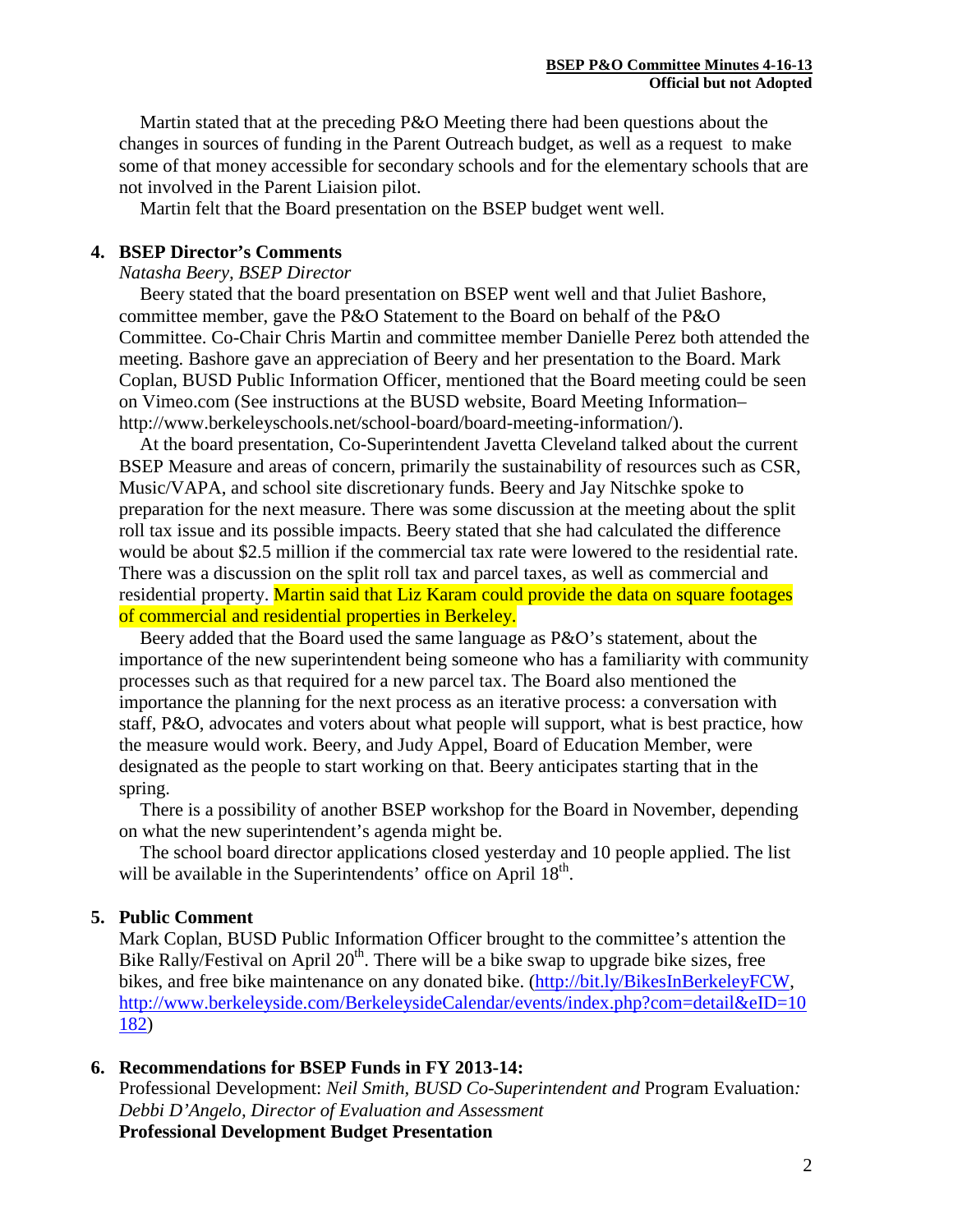Smith provided the following handout:

 • Memo to the BSEP P&O Committee from Neil Smith, Co-Superintendent, dated April 16, 2012 Recommendation for Expenditures in FY 2013-14 of revenue from the Berkeley Public Schools Educational Excellence Act of 2006 (BSEP) for Professional Development

Smith noted what a difference the professional development budget has made in BUSD since it was included in the recent measures. Professional development has made an impact on teaching and learning in the District, and had an impact on outcomes. Smith referred the Committee to the Staffing List on Page 2 of the handout, stating it resembles previous years, with the biggest change being the increase of the BHS Professional Development Leaders going from 1.2 FTE to 2.0 FTE. The high school is losing its Small Learning Communities grant at the end of this year. That grant funds more than 3.5 FTE at BHS, all of who are involved in professional development in variety of ways. Pasquale Scuderi, BHS Principal, has put out a white paper on the importance of the Teacher Professional Development Leaders. They have been seeking funds through grants and other avenues. This is one way that BSEP can help further this effort at BHS. Scuderi has made gains with teachers looking at best practices, and this year there are common assessments in 17 courses at BHS. Next year they hope to move to quarterly assessments and to assist in establishing collaboration between teachers.

Smith referred the Committee to the last page, Appendix A, the fiscal year 2013-14 column, there are slight budget differences in funding for Math Coaches,  $RtI<sup>2</sup>$ , and Staff Development Coordinator. Smith also uses Title I, II, and III monies to fund professional development for the district. Smith tries to multi-fund positions, which enables them to serve different groups in different tasks.

Other differences in funding can be noted under the heading "Previously Funded Activities (by BSEP)" and "Previously Funded by BSEP Professional Development Funds." The positions under these headings are not being reduced or eliminated, but are being funded from other budgets, i.e., BSEP Evaluation and Assessment Budget, Parent Outreach Budget, or other District funds, and not the BSEP Professional Development Budget.

The District had an outside math consultant but moved to using two full-time math coaches, one for elementary and one for middle school/high school. The District has joined with the Alameda Math Consortium and David Foster Common Core workshops. Some of the BHS PD Leaders help with math. **Note: The Math Coach listed as Grade Level 6-8 should be changed to 7-12.** Smith later clarified that BSEP, as well as Title I funding, provide funding for the elementary school math coach.

Martin expressed an appreciation regarding the helpfulness of the multi-year layout for the PD budget.

Smith responded to a question about the Culturally Responsive Training. The District is working with the Executive Director of the Berkeley Alliance

(http://berkeleyalliance.org/), Pamela Harrison-Small, to put on 3-day workshops for staff, both classified and certificated, in cultural proficiency. She works with raising awareness around race and culture and how that impacts education. Harrison-Small was once with the District but is now working as a consultant. She has been holding monthly workshops for principals and other certificated administrators, and a couple of specific schools and their faculties. She was also with the District's Equity group and with the development of the Equity rubric. This position is paid for out of non-BSEP funds.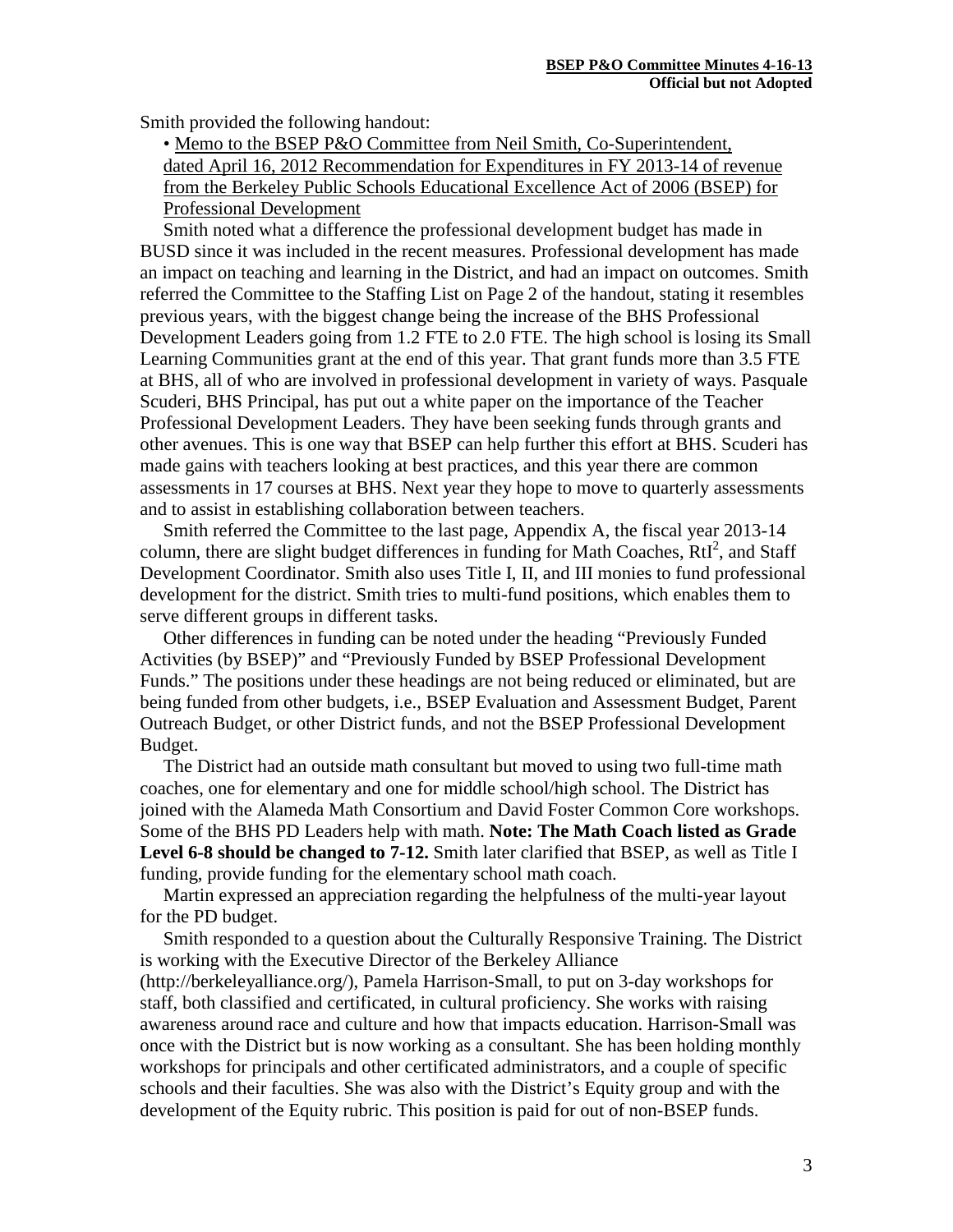Welcoming Schools Training looks to be less next year and Smith noted that it is now in the maintenance phase, and the training is for new teachers and staff. There is a liaison at each site that is brought in once a month for a training, who goes back to work with teachers at the site. Smith found that they didn't use all the money from last year, so reduced the budget on that item. Reed mentioned getting training for the long-term substitutes, especially after the training has already happened, and Smith acknowledged that it should be done.

Martin expressed concerns about the **Estimated Fund Balance of \$3,690** (as shown on the  $6<sup>th</sup>$  page of the handout under the Budget Summary). Smith responded that each year the carryovers have been very large and for one reason or another the money doesn't always get completely spent and so Smith has been trying to work at spending down the carryovers. Beery confirmed that **the estimated fund balance for 2012-13 was \$8,200** whereas the **Projected FY 2012-13 Carryover was \$191,000** (as shown on the  $6<sup>th</sup>$  page of the handout under the BUDGET SUMMARY). During the year, as the opportunity arises, Smith tries to use funds that do not carry over, such as Title I, where, if the money is not spent the District loses that money. This may result in larger carryover for BSEP.

#### **Program Evaluation Budget Presentation**

D'Angelo provided the following handout:

 • Memo to the BSEP P&O Committee from Neil Smith, Co-Superintendent and Debbi D'Angelo, Director, Evaluation and Assessment dated April 16, 2012 Recommendation for Allocation in FY 2013-14 of revenue from the Berkeley Public Schools Educational Excellence Act of 2006 (BSEP) for Professional Development

D'Angelo stated that there were not a lot of changes from the previous presentation (February 26, 2013). The big change is in the way in which assessments are being delivered, and aligning them to the new Common Core state standards. She would be happy to return to present on the Common Core state standards and the new state assessment. The rollout begins next year.

Next year is phase two of the Illuminate rollout. Of note, this week is the rollout for the online and state pilot assessments. Illuminate has an instructional component called Activate that will be part of the program. D'Angelo referred the committee to review page 3 of the handout. There are no changes in staffing, except for a bit of an increase in the summer and school year staff development to roll out the new assessments and Illuminate. Professional development will also be provided for PD staff for Common Core and Smarter Balance assessments. D'Angelo referred to a **Projected FY 2012-13 Carryover of \$58,000, (**the Budget Summary, BSEP Resources on page 6)**. There may be an Estimated Fund Balance of \$1,666,** which is very small**.** Appendix A lists the duties of BEA that are not BSEP funded**.** Appendix B lists the current BEA Staff.

Martin asked, of the Contracted Services (page 5 of the handout), how much is Illuminate and how much is Intel-Assess? **D'Angelo estimated that Illuminate was approximately \$50,000 and Intel-Assess is around \$10,000.** The department/District gets a discount on Illuminate as they participate in piloting the Illuminate program. **SPSS is budgeted at around \$2000 and Survey Monkey is the remainder.**

The budget for the Director's position (1.0 FTE) has been funded by BSEP since the measure passed.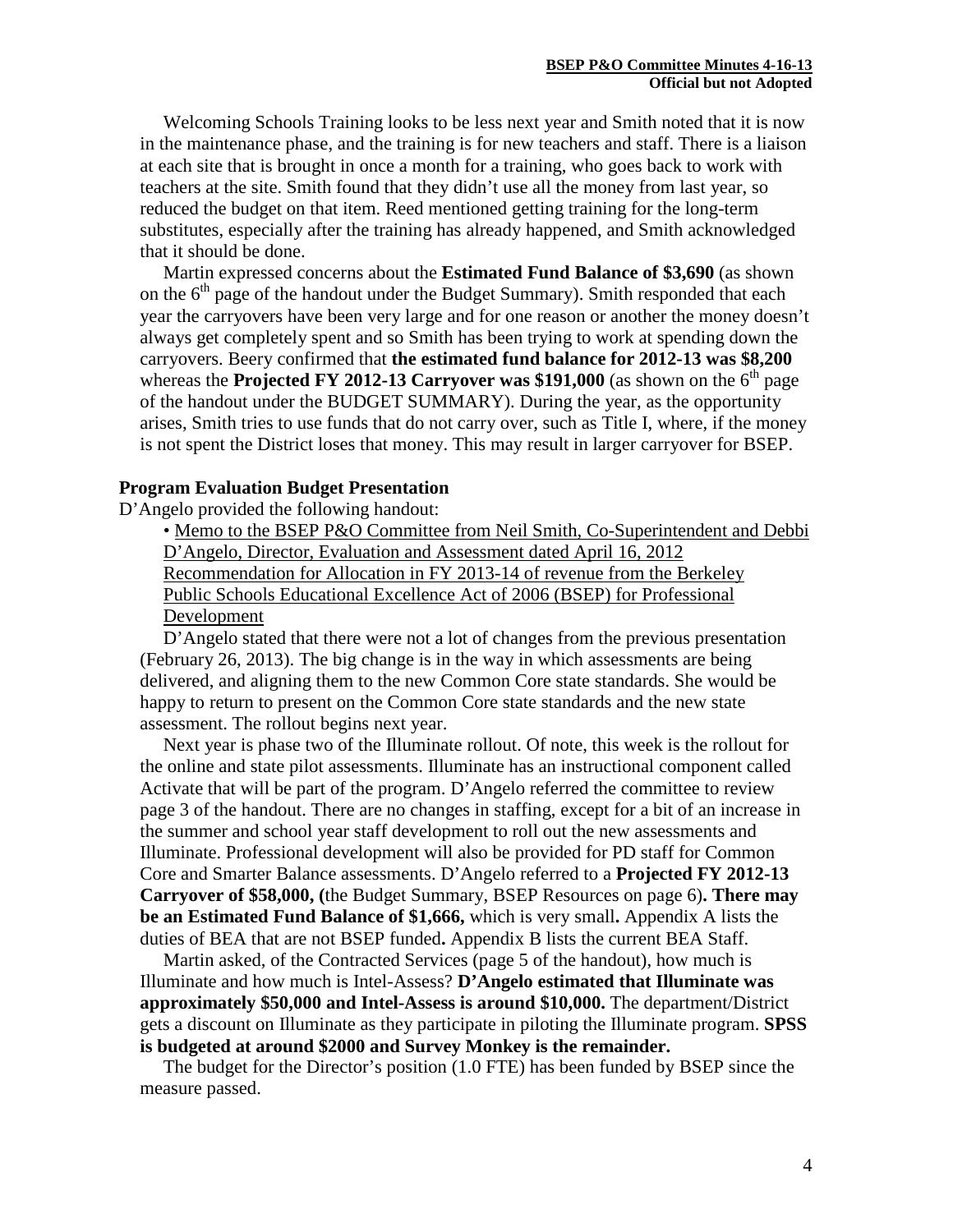There was a discussion about the **\$1666 Fund Balance** (page 6 of the handout) and concerns about budgeting down to zero. D'Angelo has included a **Reserve for Personnel Variance of \$19,160** for any changes that may occur.

Lazio suggested that the budget reports might need to have a few years of historic fund balance to have some idea of what the pattern is.

#### **7. Recommendations for BSEP Funds in FY 2013-14:**

Parent Outreach: *Charity DeMarto, Supervisor, Office of Family Engagement & Equity (OFEE),* and Technology: *Jay Nitschke, Director of Technology*

**Office of Family Engagement & Equity Budget Presentation**

DeMarto provided the following handout:

 • Memo to the BSEP P&O Committee from Neil Smith, Co-Superintendent and Charity DeMarto, Supervisor, Family Equity and Engagement dated April 16, 2012 (Draft v04.16.13) Revised Recommendation for Allocation of BSEP Parent Outreach Funds in FY 2013-14 (BSEP Resource 0857)

 • Handout that explains the Evolution of the OFEE Positions and Funding from 2009 to the Proposed 2012-14 School year

 DaMarto stated that after the initial budget presentation (April 9, 2013) she, Smith, and Beery had met and discussed the concerns and suggestions brought up at that meeting. DaMarto referred the committee to review page 2 of the handout, and said that they will be offering training and support to the elementary schools that do not have site coordinators. They proposed doing this by increasing the teacher hourly for trainings, and also, for the contracted services, inviting teachers and parents from those sites to attend those trainings and offer support from the OFEE department to them. A teacher would be paid hourly for attending the trainings. Also, with \$15,000 from the carryover, support could be provided to the middle schools. Middle school teachers and parents would be invited to attend trainings and OFEE would offer middle school parenting workshops during the school year. DaMarto will talk with the middle school principals about what they want to do; she is hoping that they would do the planned trainings with them so they could have the same language. OFEE would still be able to maintain a fund balance and keep this model for 3 more years.

 There had been a request to understand the evolution of the funding of the OFEE program. This is outlined in the second handout which lists the "Positions and Activities" from 2009 to the proposed 2013-14 school year and indicates whether funding came from General Funds, Parent Outreach, Professional Development, Title I, Title III, BSEP Site Funds, or Economic Impact Aid (EIA). DeMarto stated that they looked at how her position was funded and they looked at the PD and other budgets and it made sense to fund her position from the PO budget because there was such a huge carryover. There was a brief discussion about what general fund monies were being spent to support Parent Outreach that were not listed, including Title I. Smith responded by saying that some monies are provided through site decisions rather than a district decision. The fund balance was high because OFEE was understaffed in this last year.

 There was a discussion about high school parent outreach. It was suggested that DaMarto review the recent evaluation of the BHS parent resource center that the BHS BSEP Site Committee just did. She can get a copy of the evaluation from Catherine Lazio or Belinda McDaniel, BHS Front Office Support. DaMarto stated that she thought there was a lot of parent outreach at BHS because they do parent workshops every other month. She was unsure of whether certain parents are targeted or if all parents are invited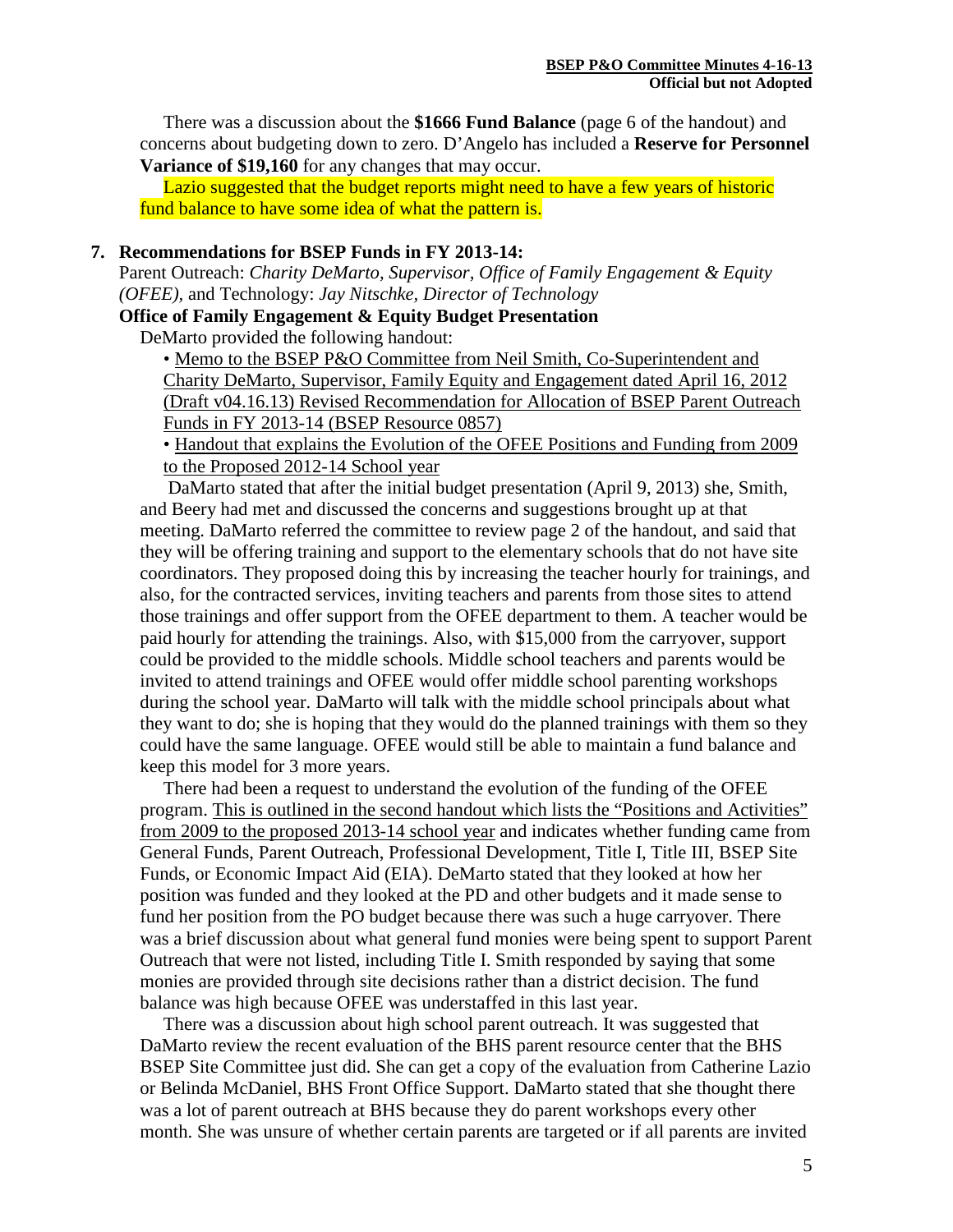to workshops. She stated that she knew that BHS has lists that they work from to address the needs of students and their families. DaMarto stated that they try to both provide a welcoming climate for everyone and target support for specific families. Smith agreed that the first obligation is to make the schools welcoming to everyone, and added that another avenue to pursue is to focus on having the parent liaisons reach out to the families of the children who are not succeeding due to absenteeism, getting into trouble, or not succeeding academically. Reaching out to the parent may be the key to reaching the child, and for educators/institution to do a better job. He agreed that there should be a review of the results for discovering the impacts of funding this position and but that the results have to be with the students.

 There was a discussion about the teacher hourly and how that will be handled for the sites without site coordinators, and whether both parents and teachers will be trained. DaMarto clarified that the \$20,000 budget for Teacher Hourly for workshops and Meeting Facilitation (page 3) will provide for all sites, pilot and non-pilot schools, and include district wide trainings and site support, with a parent and a teacher from each site. Real-time evaluations would be useful in gauging the success of parent outreach and helping to put funds where they are needed.

#### **Technology Budget Presentation**

Nitschke would like to have a subcommittee meet with him to discuss the technology budget and answer questions at length. Nitschke will be working with Valerie Tay to send out an email on this.

**Approval of Budgets:** The motions to approve the Parent Outreach Budget and the Technology Budget were not moved forward at this meeting.

### **8. Music/VAPA Subcommittee Report**

#### *Juliet Bashore, P&O Committee Member (Rosa Parks co-Rep)*

Before discussing the VAPA subcommittee, Juliet Bashore mentioned that she had received an email on repealing Prop 13 on commercial properties from a group looking for endorsements from city councils and school boards. Would the P&O committee possibly consider making a statement to the Board or bringing it to their attention? It was discussed and Bashore will forward the text of the email to the committee for review. The VAPA Subcommittee was held prior to the P&O committee meeting. The concerns about the sustainability of the Music/VAPA budget had already been raised \ at the School Board meeting. Suzanne McColloch, District Visual and Performing Arts Program Supervisor, drafted a letter, it was shown to Javetta Cleveland, BUSD Co-Superintendent, and returned to the subcommittee, which added a paragraph and made some other changes.

The issue, in brief, is that over the years, since about 2003, there has been an "incursion" into BSEP Funds annually to cover the costs of the release time for the teachers while the music teachers are taking the students for their music classes. The amount is about **\$400,000.** McColloch's suggestion was that it should come out of the general fund, not the VAPA budget.

There was a discussion about the expenses have occurred over the past ten years. It was clarified that the money was paying for the music teachers and a small portion of the teachers' salary for part of their release time. It is a contractual agreement to give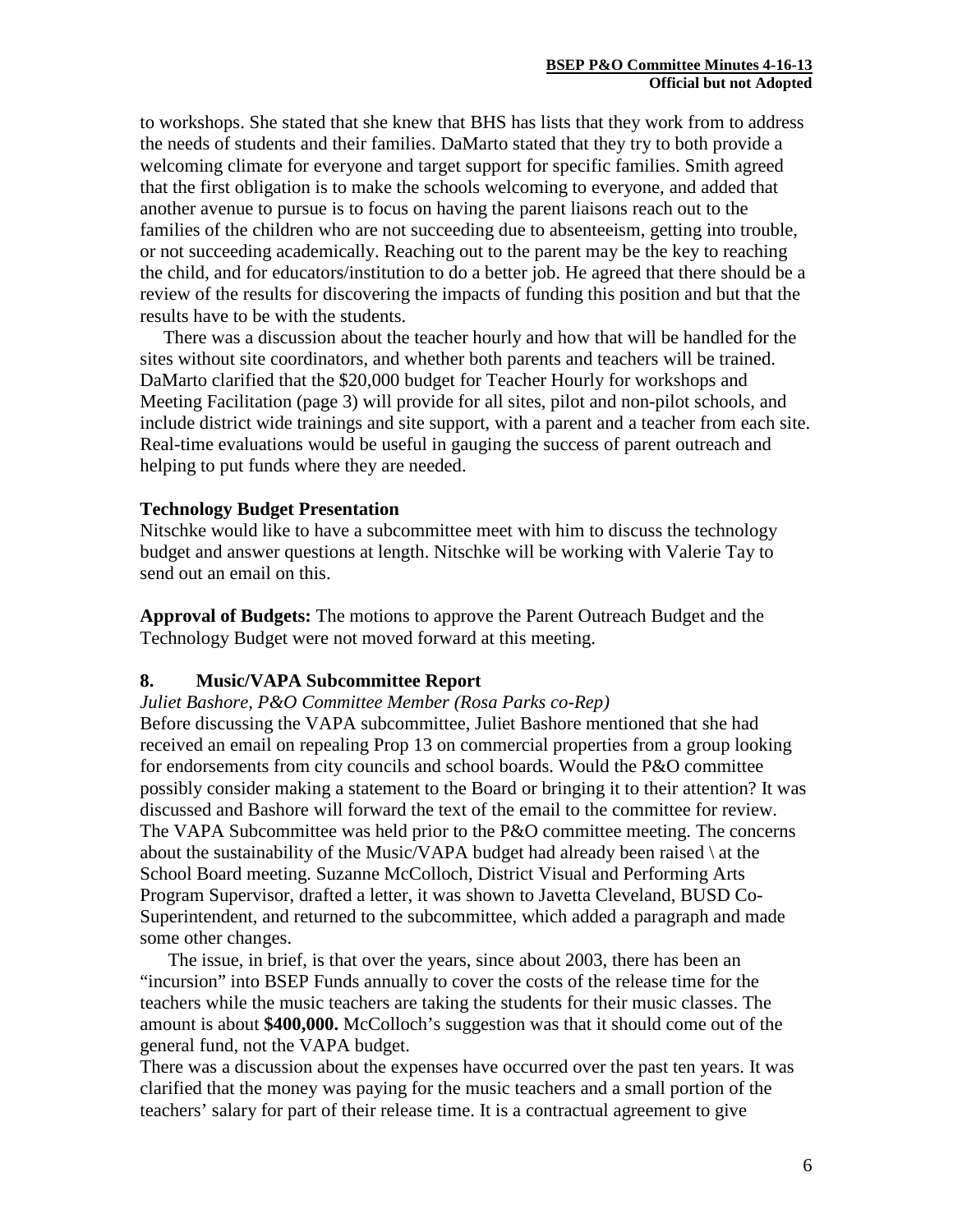teachers release time. BSEP was tapped for funds when the general fund was needing to find ways to balance the budget.

Juliet Bashore, P&O Committee member and subcommittee member, read a synopsis of the letter. It was clarified by Beery that the letter should be from the subcommittee to the P&O, and the P&O can take it forward, and by Martin that the subcommittee could take it to the Board as part of Public Comment time on their agenda.

Synopsis: In 2002-03 the District made the decision to temporarily transfer funds from BSEP, for the duration of Measure B, the VAPA monies to general fund to fully fund release time music for grades 4 and 5. "In previous years the general fund had supported the base release time: one teacher to 24 students for music release and BSEP funds for VAPA supported the additional teachers necessary in order to divide the students into smaller groups, i.e., woodwinds, strings, etc. When Measure A of 2006 was passed this practice was continued. **In school year 2012-13 the transfer amount was \$404,000.** Since school year 2010-11 the expenses for VAPA programs for grades 4-8 have outpaced the income. Each year the expenses eat into the carryover reserve by several hundred thousand dollars. **In 2013-14 the transfer amount will be \$418,000, and by 2016-17, the last year of the measure, it will be \$557,130."** Most of that is due to increasing teachers' salaries.

"Since 2007 it has been necessary to scale back the VAPA budget in support of dance, drama, and the visual arts. So they have been scaling back everything except music. In 2006 the VAPA subcommittee lobbied long and hard to increase the BSEP VAPA budget allotment by **\$200,000** to support the arts beyond the music program. This support has been slashed each year and each year expenses cut more deeply into the ending fund balance. **By 2013-14 the ending fund balance will be depleted and by 2015-16 the VAPA budget will be operating in the negative."**

"The award winning music program of BUSD is highly visible and nationally recognized. It stands in the eyes of the community as the crown jewel of the Berkeley Schools Excellence Project. We cannot afford to jeopardize this important program." The idea behind this letter is that with the BSEP measure coming up, it is visible, there is PR around the music program, and we don't want it to suffer at this time.

"The P&O committee strongly urges BUSD to reexamine and reallocate the transfer of 4.64 FTE to the general fund and end the practice of funding contacted teacher release time two days a week totally from the VAPA budget."

There was a question about whether a letter would be presented by a subcommittee or an individuals at public comment, to which Beery clarified that according to the bylaws, "Any findings, recommendations, reports, or conclusions drafted by subcommittees must be presented to the full P&O committee for approval" (Page 10 of the BSEP Planning and Oversight Committee Bylaws). But an individual could make a statement to the School Board on their own behalf.

There were questions about the 2012-13 proposed Budget for Music and VAPA/multi-year budget and a discussion was held about the multi-year increases from BSEP contributions to the General Fund and the Expenditures.

Beery will bring calculations and information to the next P&O meeting, along with Suzanne McColloch, District Visual and Performing Arts Program Supervisor.

Martin proposed that it would be timely to review and approve the letter next week. Bashore will send it out to the P&O committee as soon as she has it ready.

## **9. Approval of Minutes: April 9, 2013**